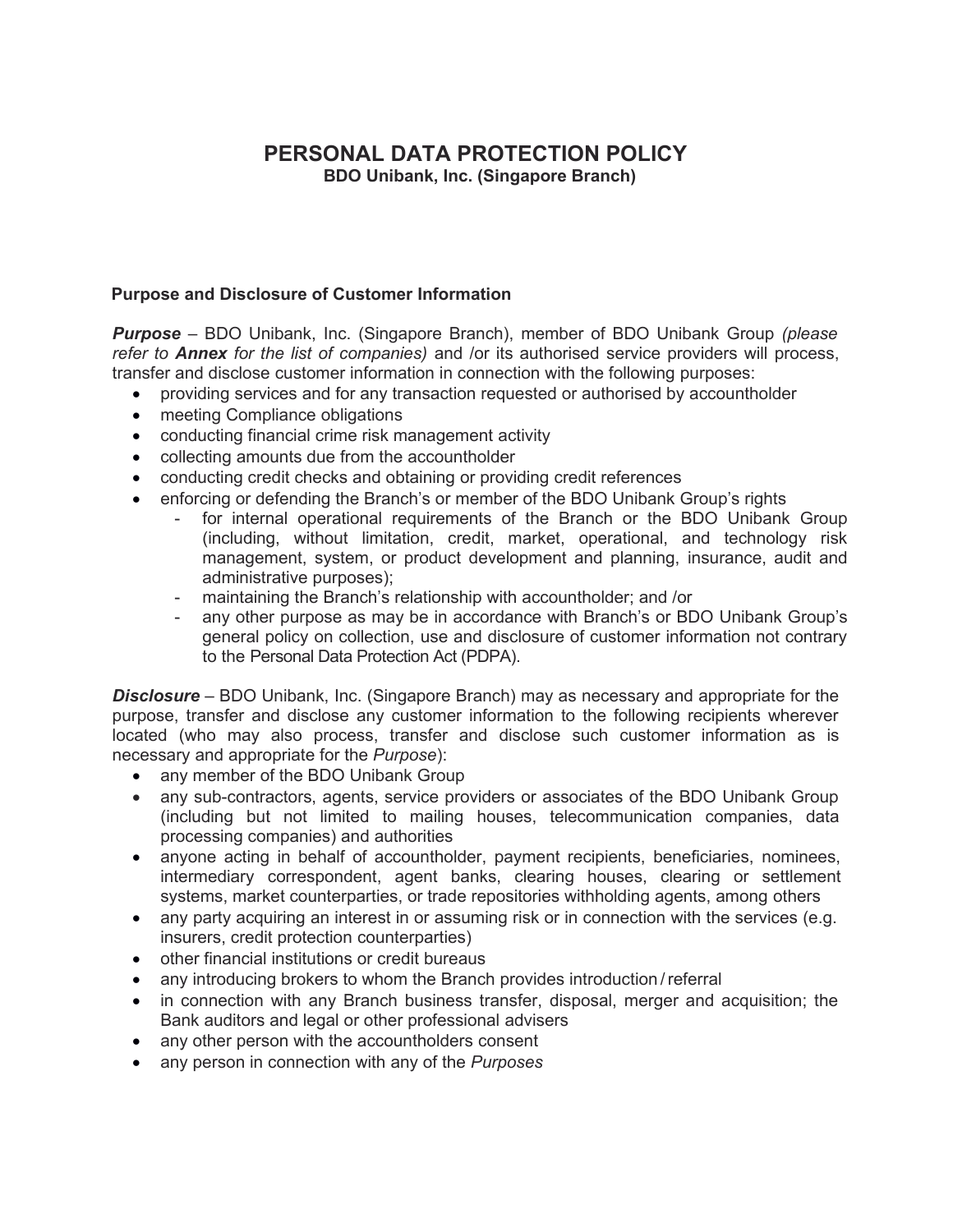## **Policy Statements**

BDO Unibank, Inc. (Singapore Branch)'s officers and staff collectively known as 'the branch' will ensure compliance to the PDPA. The Branch is responsible for personal data in its possession or under its control. Employees involved in personal data breach will be sanctioned according to the Bank's Code of Conduct, Section 1.3.2 – Revealing of confidential information about the Bank or about a depositor's account.

The Branch observes the 9 General Obligations:

## *Consent Obligation*

The Branch will only collect, use or disclose personal data for purposes for which an individual has given his or her consent in writing (or has been deemed to have done so) unless such collection, usage or disclosure without the consent of the individual is required or authorized under the second, third and fourth schedules of the PDPA and/or paragraph 13.4 of MAS Notice 626: Prevention of Money Laundering and Countering the Financing of Terrorism – Banks.

Withdrawal of consent should be in writing and put to effect within 10 business days from receipt of withdrawal notice. The Branch will inform the individual of the likely consequences of withdrawing his consent upon receipt of the notice and shall not prohibit the individual from withdrawing his consent.

### *Purpose Limitation Obligation*

The Branch will collect, use or disclose personal data about an individual only for purposes – that a reasonable person would consider appropriate in the circumstances; and that the individual has been informed of.

The Branch will not as a condition of providing product or service, require the individual to consent to the collection, use or disclosure of his/her personal data beyond what is reasonable to provide that product or service.

## *Notification Obligation*

The Branch will notify clients of the purposes for which the Branch is intending to collect, use or disclose their personal data on or before such collection, use or disclosure unless-the individual is deemed to have consented to the collection, use or disclosure; or the Branch collects, uses or discloses the data without the consent of the individual in accordance with the PDPA.

## *Access and Correction Obligation*

The Branch will provide, as soon as reasonably possible and upon request, the personal data of an individual and information in which his/her personal data has been used or disclosed during the past year except under the circumstances set out in the Fifth Schedule of the PDPA or when provision of personal data and other information could reasonably-threaten the safety, physical or mental health of the individual or another individual reveal the identity or personal data of another individual who has not consented to the disclosure be contrary to national interest.

Upon request, the Branch will correct any error or omission in an individual's personal data as soon as reasonably practicable and send corrected data to parties to which the personal data was disclosed the year before.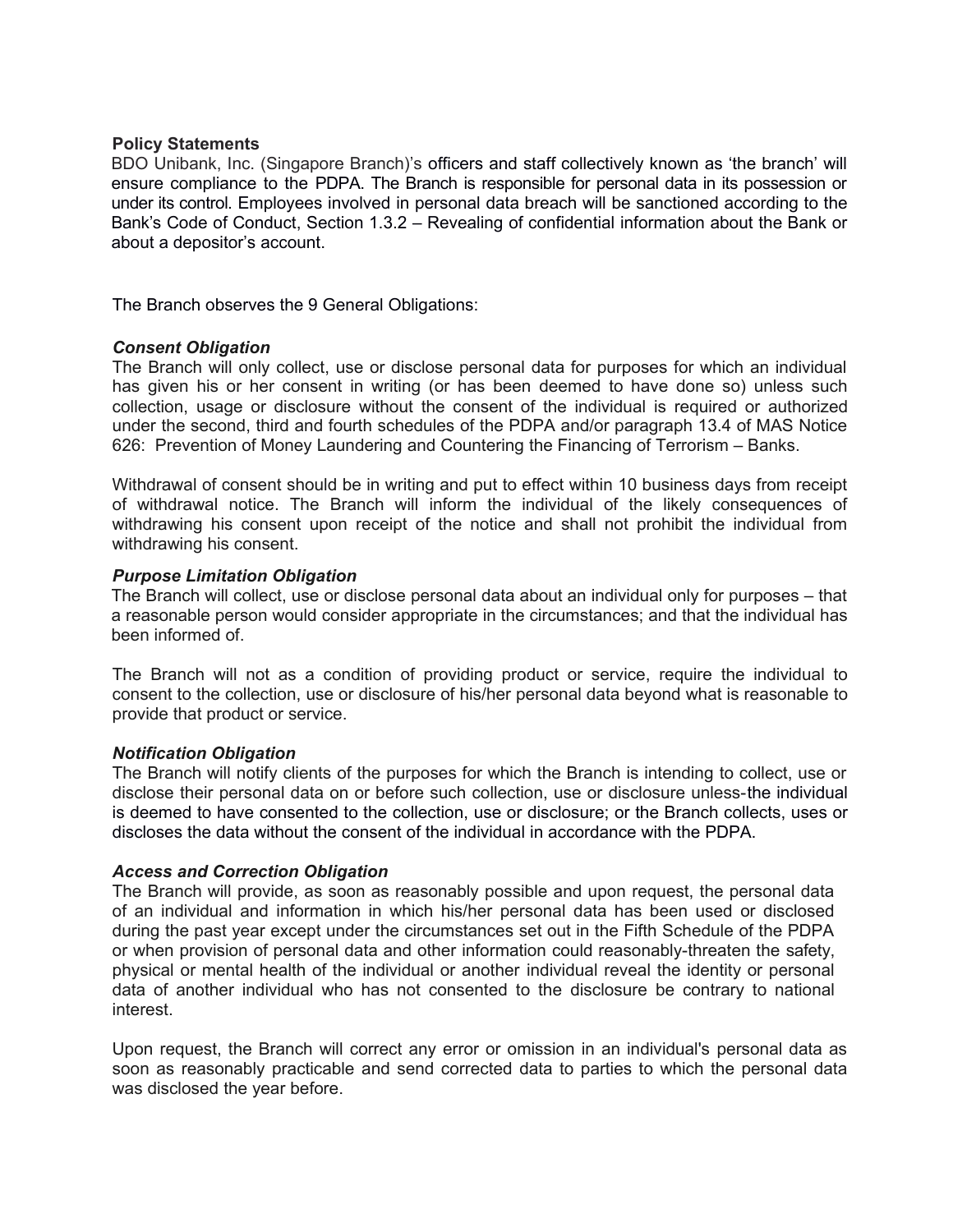# *Accuracy Obligation*

The Branch will make reasonable effort to ensure that personal data collected by or on behalf of the organisation is accurate and complete if the personal data is likely to be used to make decisions that affects the individual or disclosed to another organisation.

# *Protection Obligation*

The Branch will make reasonable arrangement to protect personal data in its possession or under its control from unauthorised access, collection, use, disclosure, copying, modification, disposal or similar risks.

# *Retention Limitation Obligation*

The Branch will cease retention of personal data or remove the means by which the personal data can be associated with particular individuals when it is no longer necessary for any business or legal purpose.

# *Transfer Limitation Obligation*

The Branch will ensure that personal data transferred out of Singapore receives a comparable standard of protection in the receiving country/ party. Specifically, personal data recipient should be bound by legally enforceable obligations e.g. law, contract, corporate rules that will ensure that data recipients comply with the following:

- adopt security measures to ensure data protection at all times
- delete and destroy personal data that are no longer required
- prohibit against misuse and /or unauthorised disclosure
- prohibit against sub-contracting service
- report irregularity in its operation that results to any breach to PDPA
- specify measures to ensure personnel compliance with agreed obligation
- uphold the branch's right to audit and inspection

# *Openness Obligation*

The Branch's Risk and Compliance Officer is the designated Data Protection Officer (DPO) who will:

- be the single point of contact for PDPA related matters (internal/external) including access and correction request, complaint and / or query on the branch's data protection policy and practices.
- ensure that PDPA policies and processes including complaint processes are updated with the latest regulatory requirements and aligned to BDO Unibank's data privacy framework, as and when possible
- cultivate awareness of officers and staff on the branch's data protection policies and procedures including the rights of clients over their personal data
- monitor branch's compliance to the provisions of PDPA and investigate, assess, escalate and notify data owners and enforcement agencies in both Philippines and Singapore of any breach within the prescribed notification period.
- update Personal Data Inventory and facilitate Data Protection Impact Assessment (DPIA)

The business contact information of the DPO or his delegates shall be made publicly available and the Branch's policies and procedures, including complaints handling process on PDPA related matters shall be made available upon request.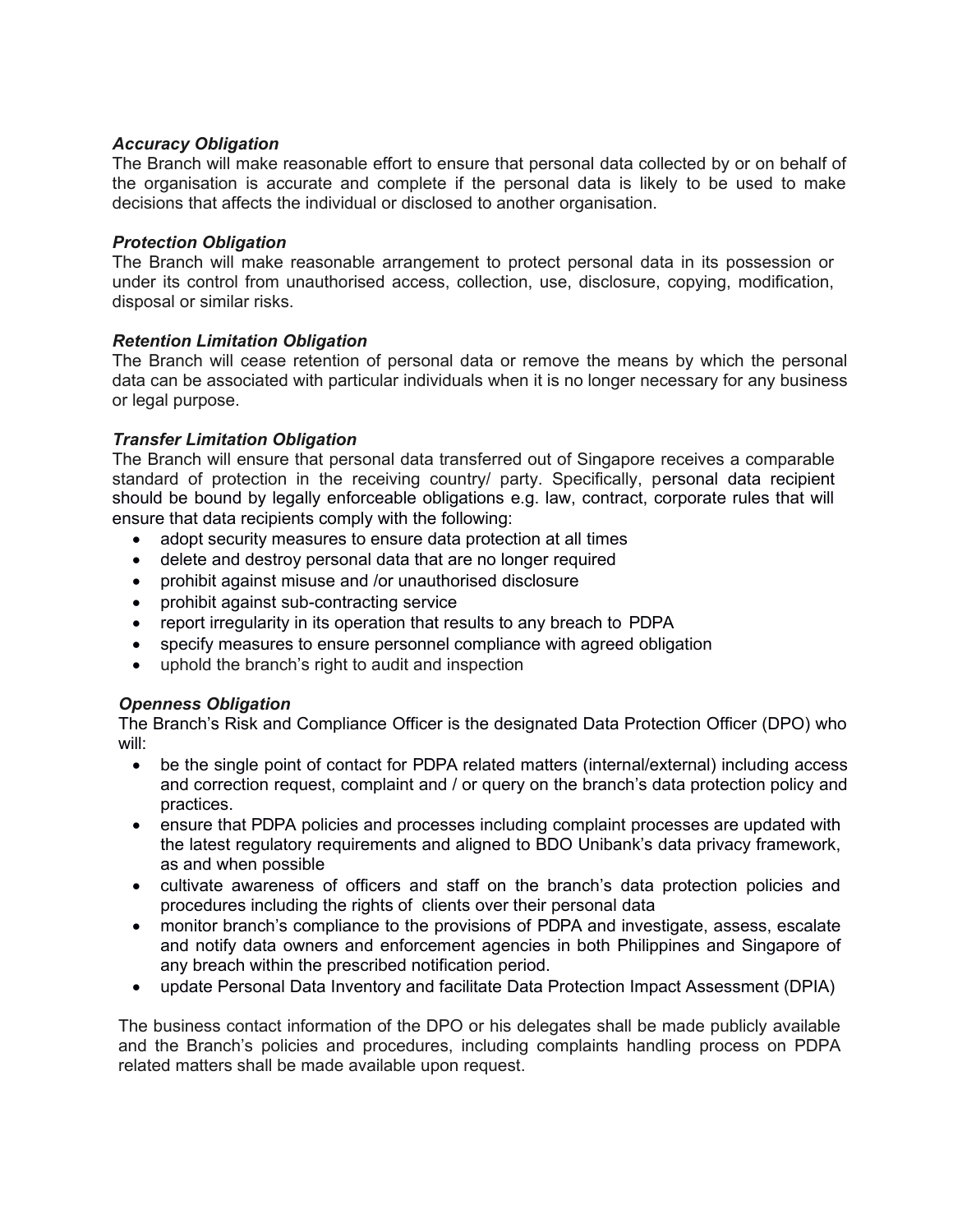# **[Personal Data Protection \(Do Not Call Registry\)](https://sso.agc.gov.sg/SL/PDPA2012-S709-2013?DocDate=20150529)**

The Branch will check if a client's Singapore telephone number is listed on a Do Not Call registry within 30 days before sending any marketing message, whether in sound (including voice calls), text, visual, or other form. Marketing messages will:

- clearly reflect BDO Unibank, Inc. (Singapore Branch) as the source of marketing message; display the calling line identity of the Branch where the message is transmitted via voice call;
- include clear and accurate information on how the recipient can readily contact the Branch; and include other information and complies with conditions, if any, set out in the [Personal Data Protection \(Do Not Call Registry\) Regulations 2013.](https://sso.agc.gov.sg/SL/PDPA2012-S709-2013?DocDate=20150529)
- Information required to be included in the marketing messages shall reasonably be likely to be valid for at least 30 days after the message is sent.

The Branch shall not, as a condition for supplying its products or services, require a client with a Singapore telephone number to give consent for the sending of marketing messages to that number or any other Singapore telephone number beyond what is reasonable to provide the products or services. Any consent given under such circumstances shall not be valid.

The requirement to check the Do Not Call Registry shall not apply to marketing messages (excluding voice/video calls) where the Branch is in an ongoing relationship with the client using the Singapore telephone number at the time of transmission and the message is related to the subject of the ongoing relationship. This exemption is subject to the following conditions:

- the message must contain a clear statement in English to inform the client that he may opt out from receiving such messages by submitting an opt-out notice to the Branch via text/facsimile message to a Singapore telephone number, short number code facility or facsimile number ("numbers") stated in the message;
- the numbers must be valid and capable of receiving any opt-out notices within 30 days of transmission; and
- the use of the numbers does not result in the client incurring any cost additional to the cost normally incurred in sending such messages.

Notice for the withdrawal of consent (including opt outs) to send marketing messages to a Singapore telephone number may be given by a client and the Branch shall cease the sending of such messages to that number within 30 days.

\*\*\*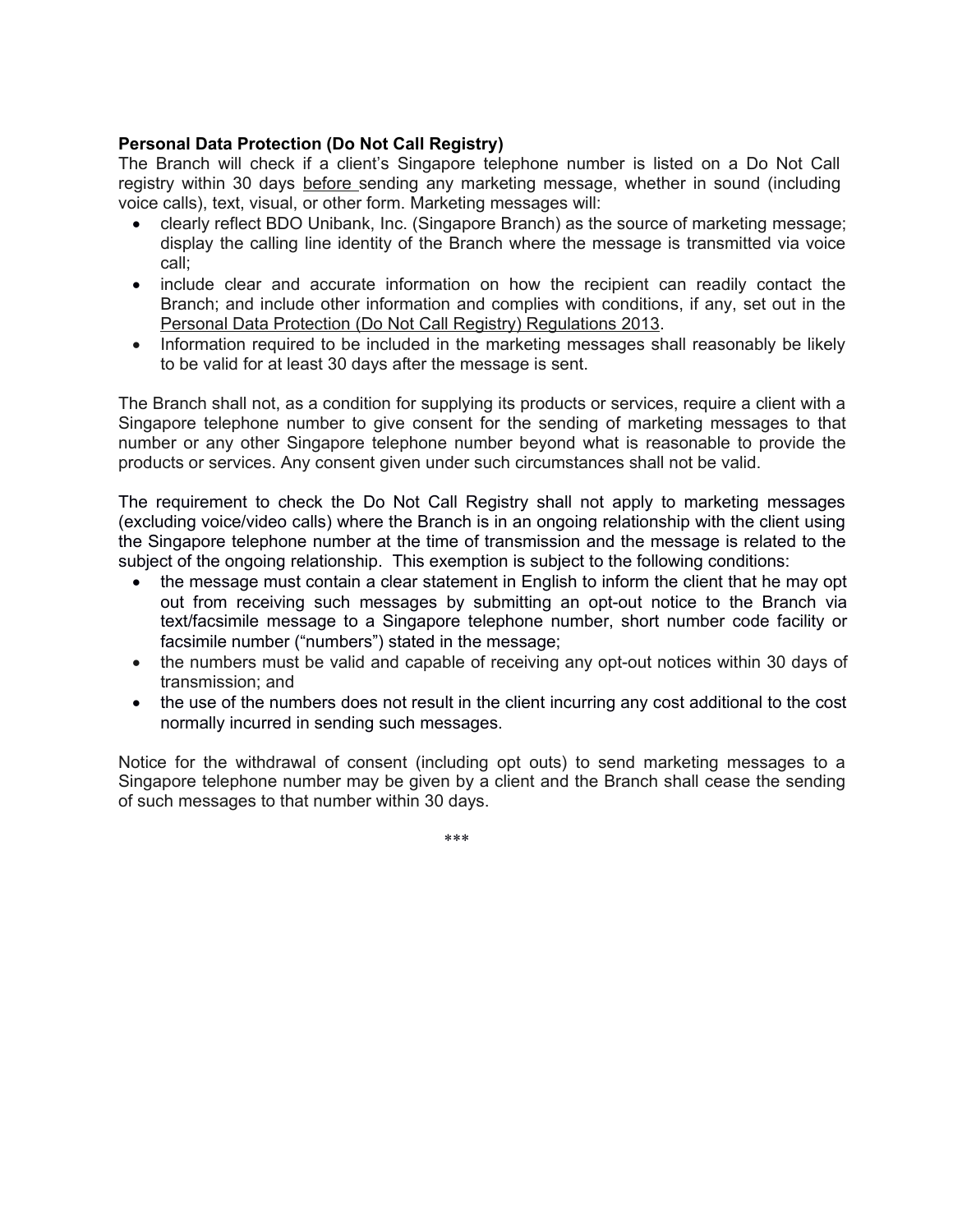## **ANNEX**

## **BDO Unibank Group**

### **Philippine Subsidiaries** and Affiliates

#### **Armstrong Securities, Inc.**

BDO Corporate Center 7899 Makati Avenue Makati City 0726 +63 (2) 840-7000 (locals 32457, 32447)

### **Averon Holdings Corporation**

6780 Ayala Avenue San Lorenzo Village Makati City +63 (2) 840-7000 local 33069

#### **BDO Capital & Investment Corporation**

BDO Corporate Center 7899 Makati Avenue Makati City 0726 +63 (2) 840-7000, 878-4549, 878-4564

#### **BDO Insurance Brokers, Inc.**

43-45/F BDO Corporate Center Ortigas 12 ADB Avenue Mandaluyong City 1554 +63 (2) 702-6000

#### **BDO Leasing and Finance, Inc.**

39/F BDO Corporate Center Ortigas 12 ADB Avenue Ortigas Center Mandaluyong City 1554 +63 (2) 688-1288

# **BDO Life Assurance**

**Company, Inc.** (formerly Generali Pilipinas Life Assurance Company, Inc.) BDO Corporate Center 7899 Makati Avenue Makati City 0726 +63 (2) 885-4100, 885-4200

#### **BDO Nomura Securities, Inc.**

BDO Equitable Tower 8751 Paseo De Roxas Makati City 1226 +63 (2) 702-7878, 688-1200

### **BDO Private Bank, Inc.**

BDO Equitable Tower 8751 Paseo De Roxas Makati City 1226 +63 (2) 848-6300

#### **BDO Rental, Inc.**

BDO Corporate Center Ortigas 12 ADB Avenue Mandaluyong City 1554 +63 (2) 688-1288, 840-7000

#### **BDO Securities Corporation**

BDO Corporate Center 7899 Makati Avenue Makati City 0726 +63 (2) 840-7000, 878-4070, 840-7080, 878-4564

#### **BDO Strategic Holdings Inc.**

BDO Building Paseo De Roxas corner Sen. Gil Puyat Avenue Makati City +63 (2) 570-9832 +63 (2) 840-7000

### **Equimark-NFC**

**Development Corp.** Room 603, EBC Building 262 Juan Luna Street Binondo, Manila +63 (2) 840-7000

#### **MMPC Auto Financial Services Corporation**

38/F Robinsons Equitable Tower ADB Avenue corner Poveda Street Ortigas Center, Pasig City +63 (2) 688-1253

#### **NLEX Corporation**

(formerly Manila North Tollways Corp.) NLEX Compound Balintawak, Caloocan City +63 (2) 580-8900

#### **NorthPine Land, Inc**

Units 1505-1508 15/F The Taipan Place F. Ortigas Jr. Road Ortigas Center, Pasig City +63 (2) 637-1531

### **One Network Bank, Inc.**

**(A Rural Bank of BDO)** ONB Center, Km. 9 Sasa, Davao City +63 (82) 233-7727

### **SM Keppel Land, Inc.**

12 ADB Avenue Ortigas Center Mandaluyong City 1554 (temporarily at Units 2203-2204 Raffles Corporate Center F. Ortigas Road, Ortigas Center Pasig City)

#### **Taal Land, Inc.**

12/F PSBank Center 777 Paseo De Roxas Makati City +63 (2) 898-8890

#### **Foreign Subsidiary/ Affiliate**

### **BDORO Europe Ltd.**

5/F 6 St. Andrew Street London, EC4A 3AE United Kingdom +44 (020) 7495-2434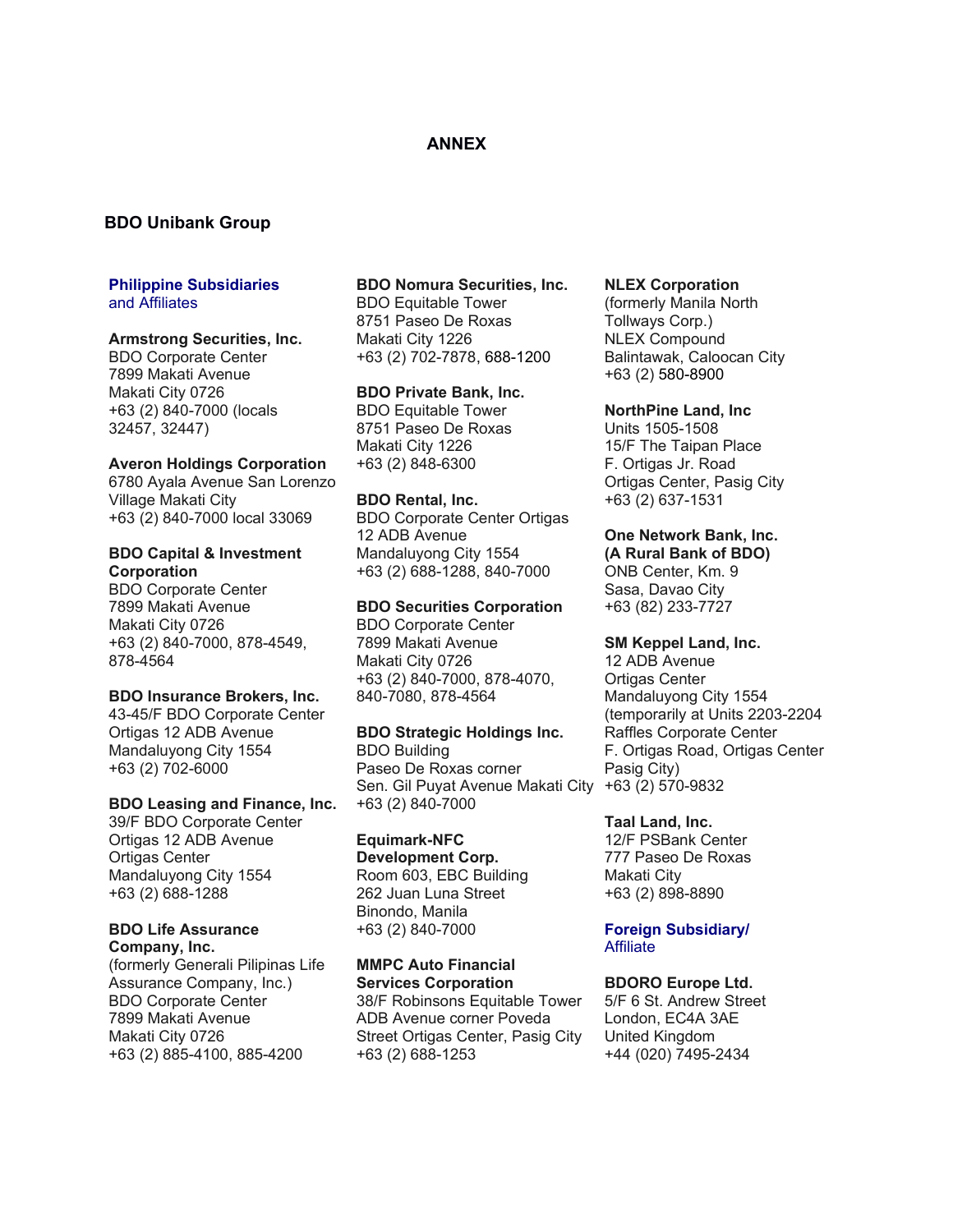#### **Remittance**

Subsidiaries/Affiliates

### ASIA

**BDO Remit Limited** Shops 231-234 and 237 Worldwide House 19 Des Voeux Road Central, Hong Kong +852 253-77148, 2525-5629, 2234-9588 Philippines: +63 (2) 840-7000 local 31030 Shop 159, G/F Lik Sang Plaza 269 Castle Peak Road Tsuen Wan, New Territories, Hong Kong +852 2412-0399

### **Express Padala HK Ltd.**

Shops 231-234 and 237 Worldwide House 19 Des Voeux Road Central, Hong Kong +852 253-77148, 2525-5629, 2234-9588 Philippines: +63 (2) 840-7000 local 31030 Shop 159, G/F Lik Sang Plaza 269 Castle Peak Road Tsuen Wan, New Territories, Hong Kong +852 2412-0399

#### **BDO Remit (Macau) Ltd.**

Avenida de D. Joao IV No. 2 6B Edificio China Plaza R/C (U) Macau, SAR +853 2837-4385, 2837-3324 Philippines: +63 (2) 840-7000 local 31031 Avenida de D. Joao IV No. 2 6A Edificio China Plaza R/C (V) Macau, SAR +853 2871-4039 432 Avenida Dr. Sun Yat Sen Edificio Wa Fong Kok, Unit E R/C Taipa, Macau +853 2885-5389 Philippines: +63 (2) 840-7000 local 31032

### **BDO Remit (Japan) Ltd.**

Zenken Plaza II, 1F & 2F 3-13 Nishi-Shinjuku 1-chome Shinjuku-ku, Tokyo Japan 160-0023 +81 (3) 5909-0601, 5909-0602 Philippines: +63 (2) 840-7000 local 33391 and 33392

### EUROPE

**BDO Remit (UK) Ltd.** (Formerly CBN London Ltd.) **London** Part Lower Ground Floor, Strand Bridge House, 138-142 Strand, London, WC2R 1HH +44 (20) 7462-3000

#### **Belfast**

3/F Middleton Bldg. 10 High Street Belfast BT1 2BA Northern Ireland +44 (28) 9043-6580

### **Milan**

Piazza del Duomo 17, 20121 Milan, Italy +39 (02) 3944-0029

#### **Rome-Ottaviano**

Via Germanico 50 Rome, Italy 00192 +39 (06) 9357-0123

#### **Rome-Termini**

Via Dei Mille 30 Rome, Italy 00185 +39 (06) 4470-2878

### **Firenze**

Via Spartaco Lavagnini 28, 50129 Firenze, Italy +39 (055) 461-373

### **Paris**

76/78 Avenue des Champs-Elysees Paris, France 75008 +33 (1) 5659-7650

#### **CBN Remittance Center S.A. Barcelona**

Calle Pelayo 56 4-1 08001 Barcelona, Spain +34 (93) 412-3653

### USA

**BDO Remit (USA), Inc. Daly City** 350 Gellert Boulevard Daly City, California 94015

+1 (650) 994-1625, +1 (800) 472-3252 Philippines: +63 (2) 840- 7000 local 31033

### **Los Angeles**

215 South Vermont Avenue Los Angeles, California 90004 +1 (213) 386-5069

### **CANADA**

**BDO Remit (Canada) Ltd.** 2004 Yonge Street Toronto, Ontario M4S 1Z7 Canada +1 (647) 350-1236, +1 (647) 350-0236 Philippines: +63 (2) 8407000 local 33212

### **Representative Offices**

### ASIA

**BDO Unibank, Inc. Taipei Representative Office** Unit D, 3/F No. 132 Cathay Cosmos Building Sec 03, Minsheng East Road Songhan District Taipei, Taiwan +886 (2) 2545-6887 Philippines: +63 (2) 8407000 local 31020